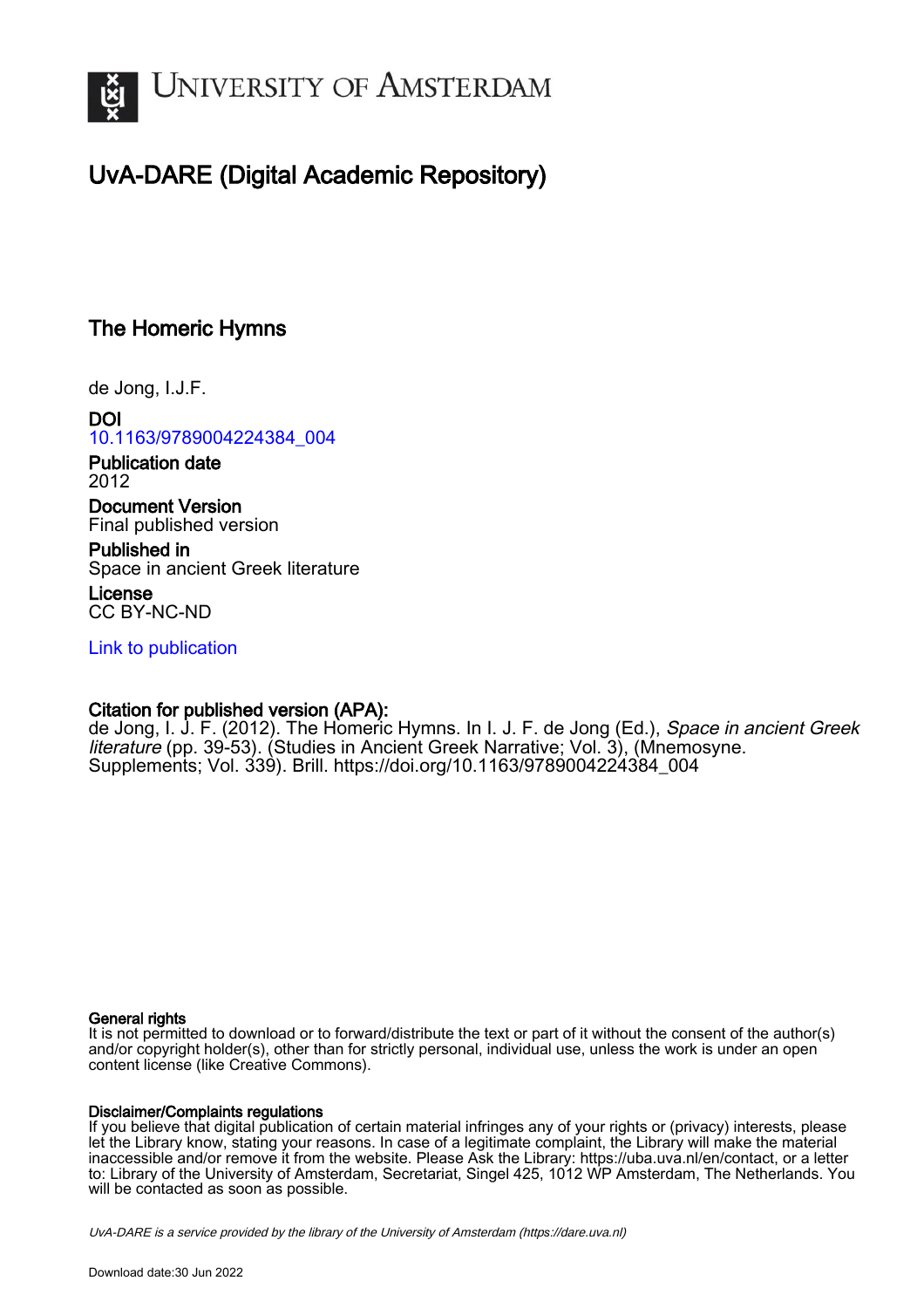#### chapter two

#### THE HOMERIC HYMNS

#### I.J.F. de Jong

#### *Introduction. Space as Theme*

There is hardly a genre in Greek literature in which space is more important than that of the Homeric hymns. Hymns—and I concentrate here largely on the four larger ones with their long narrative sections recount the *timai*, i.e. prerogatives and powers, of the gods they praise, and in such a context cult places and cult objects are naturally of prime importance. Gods also travel a great deal in the hymns. Whereas in the Homeric epics their movements are always closely related to the action of the mortal characters, in the hymns they voyage for their own sake and with their own goals in mind. Then, there is the much-debated question whether the cult places mentioned in the text can tell us something about the place of the performance of the hymns themselves. Finally, hymnic space may have a symbolic function or acquire anthropomorphic traits (personification).

#### *Cult Sites, Favourite Haunts, and Cult Objects*

By and large the location of the gods in the hymns is the same as in the Homeric epics. In the *Iliad* and *Odyssey* they live as an extended family on Olympus, where they gather in the palace of Zeus but also have their own palaces (e.g. *Il.* 1.533-536, 606-608). At the same time, they have their individual places of worship throughout the Greek world, which mortals refer to (e.g. Zeus of Dodona, *Il.* 16.233; or Apollo of Delos, Od. .) or which the gods visit in the course of the story (e.g. Athena goes to Marathon at *Od.* 7.80; Aphrodite to Paphos at *Od.* 8.362-366).<sup>1</sup>

© I.J.F. de Jong, 2012 | DOI:10.1163/9789004224384\_004

This is an open access chapter distributed under the terms of the CC BY-NC-ND 4.0 license. <sub>Jong -</sub> 9789004224384 Downloaded from Brill.com03/14/2022 01:02:42PM via UvA Universiteitsbibliotheek

 $1$  See Kearns 2004: 62-63.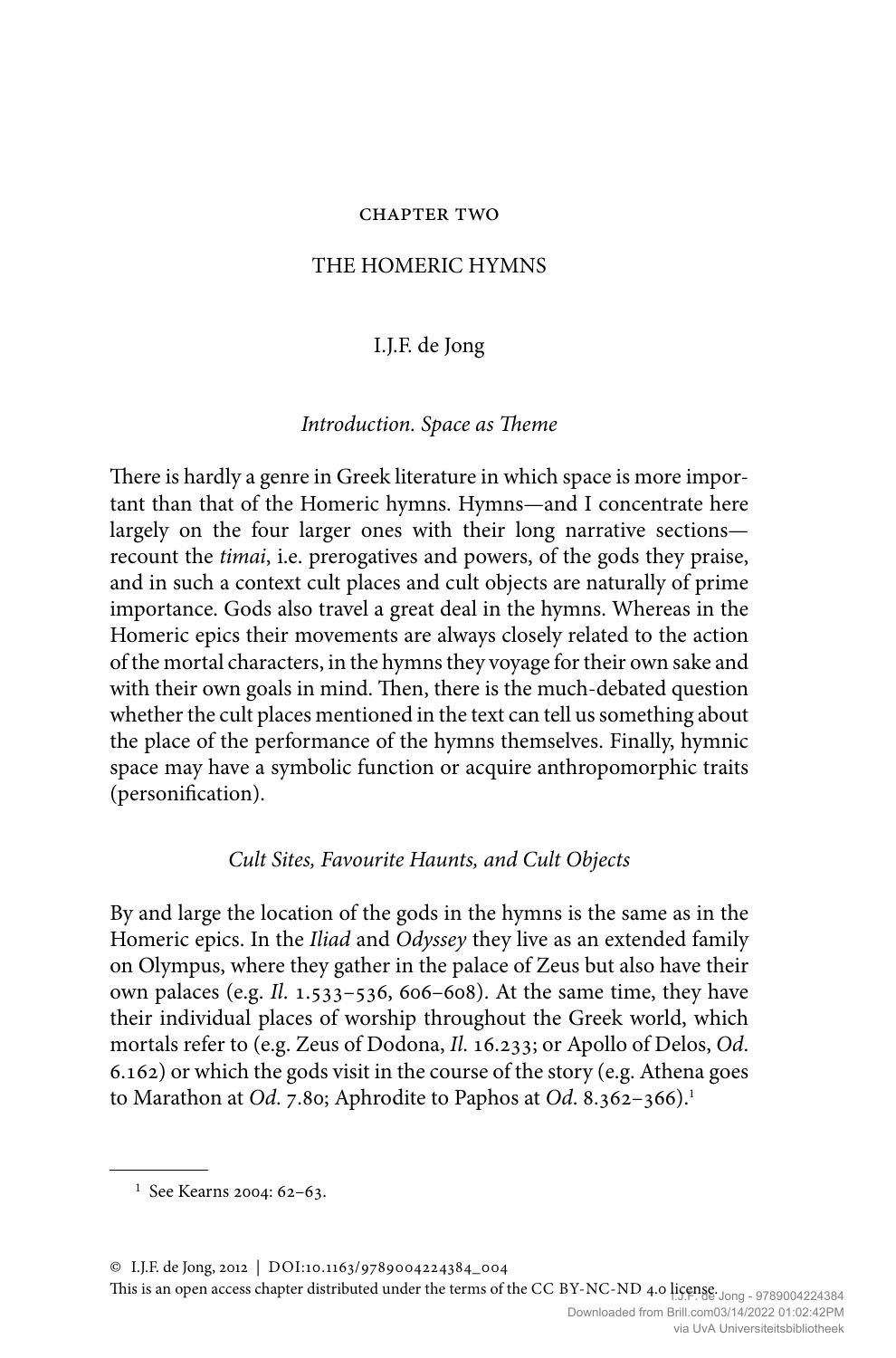Likewise, the gods of the hymns gather in Zeus' palace on Olympus, which may function alternately as a dining-room  $(h \cdot Ap \cdot 2-13)$ , a 'ballroom', when the god of music Apollo leads the dance  $(h.Ap. 186-206)$ , or a court of justice, when Apollo brings his charge against the cattle-thief Hermes ( $h$ . Herm. 322–396, cf. esp. 329: 'there [sc. on Olympus] the scales of justice were set in place for them both'). As in Homer, Olympus is conceptualised both as a mountain (e.g.  $h \Delta p$ , 98) and heaven (e.g.  $h \Delta p$ . ). As a consequence of the 'theogonic' nature of most hymns, Olympus has a special (symbolic) meaning: arriving there, usually straight after being born, means becoming part of the divine family and being acknowledged as a god, and this festive moment is often commemorated. We have Demeter, who returns to Olympus after the quest for her daughter and is given (new) timai as compensation for her suffering (h.Dem.  $460 - 462$ ,  $484 - 485$ ; Persephone, who joins the gods, presumably for the first time, after Zeus has allowed her to live with her mother for two thirds of the year ( $h.$ Dem. 463-465, 484-485); and Hermes, who first enters Olympus as an accused ( $h. Herm.$  322-328), but who, after his reconciliation with his brother, is officially welcomed by Zeus  $(505-507)^2$  In the case of Apollo there are two passages that have been taken as evocations of his first introduction to Olympus ( $h \cdot Ap \cdot 1-13$  and  $186-206$ ), but they may equally well represent a recurrent scene.<sup>3</sup>

Gods who, for whatever reason, are angry at their fellow gods may ostentatiously distance themselves from Olympus (Hera at  $hAp.$  329- $348$ ; Demeter at *h.Dem.* 91-94, 302-304, 331-333), a phenomenon not yet found in Homer, where gods separate themselves only to party with the Ethiopians. In the case of Demeter, her angry absence from Olympus is in effect a kind of strike, since she keeps the seed sown by men hidden under the soil and thereby causes a famine that deprives the gods of their sacrifices (h.Dem. 305-313). Conversely, a god may find him- or herself on Olympus while elsewhere an important action is going on, as happens to the goddess of birth Eileithyia: she is seated 'atop Olympus under golden clouds' by the designs of Hera (which in epic terms means that

<sup>&</sup>lt;sup>2</sup> Cf. further baby Pan, who is brought to the Olympus by his father Hermes ( $Hymn$ 19.42-47), and Aphrodite, who is led by the Horae  $(Hymn 6.14-18)$ . We may also compare the arrival of the Muses on Olympus in the hymnic proem of Hesiod's Theogony  $(68 - 71)$ .

 $3$  See e.g. Förstel 1979: 223; Miller 1986: 12-13, 67 (both passages describe recurrent scenes); Baltes 1981: 31 (second passage is first introduction); Clay  $[1989]$  2006: 22-29 (first passage conveys both at the same time); N.J. Richardson 2010:  $\frac{1}{2}$  (first passage is new introduction), but contrast 82 (the 'god's characteristic activity').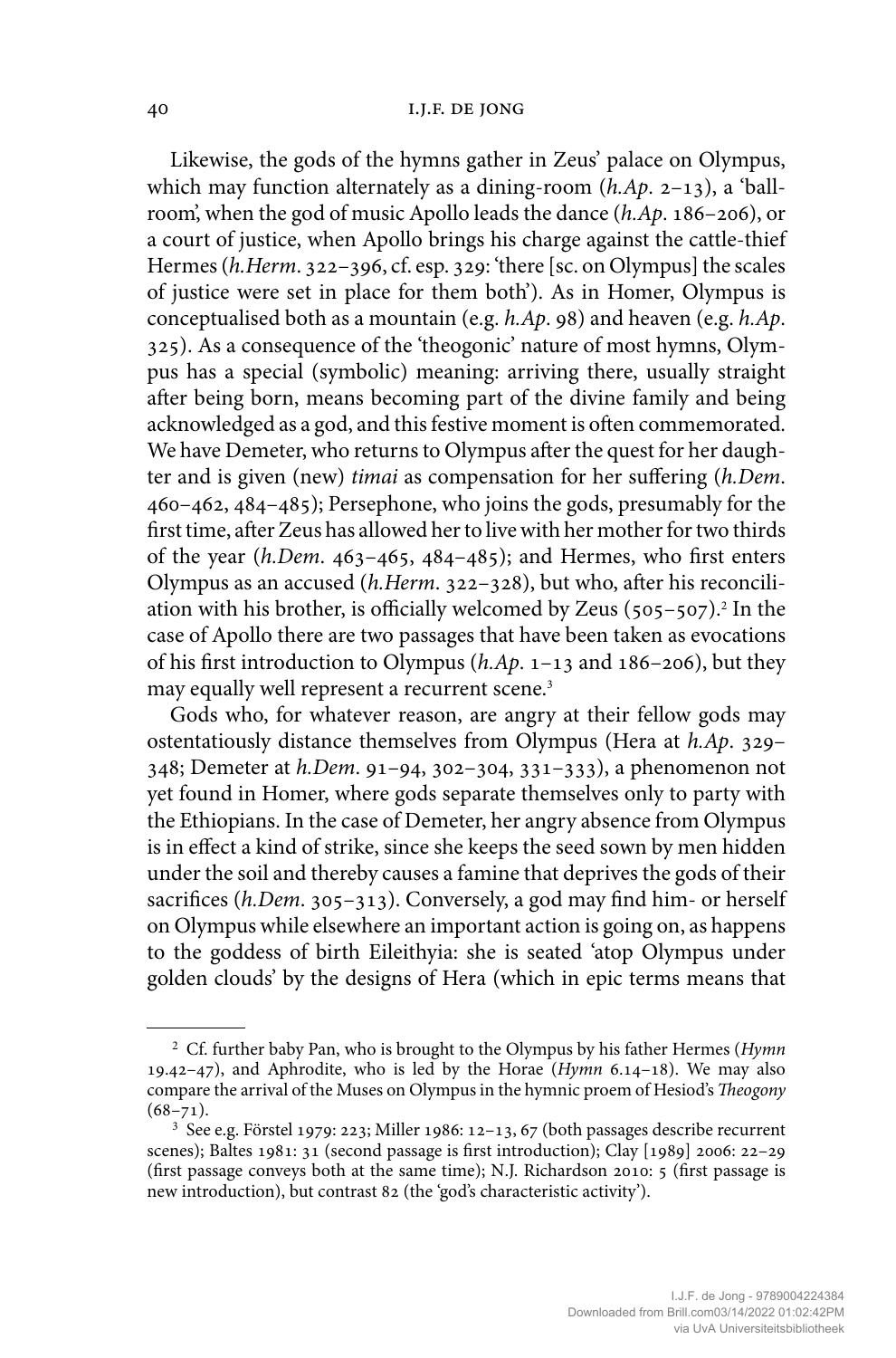she cannot see what happens around her), while on the island of Delos Leto is in labour surrounded by all other goddesses  $(h \cdot Ap \cdot 91-101)$ .

Apart from their abodes on Olympus, the gods have cult sites throughout Greece, which are often evoked by the hymnic speaker at the opening or end of his hymn, in language which mirrors the prayers of characters in epic: compare, e.g., 'So come, you who presides over the people of fragrant Eleusis, and sea girt Paros, and rocky Antron, mistress Leto … and Persephone'  $(h.Dem. 490-493)^4$  to 'Hear me, god of the silver bow, you who protects Chryse and holy Killa and rules over Tenedos, Smintheus'  $(II. 1.37-39)$ . We also hear about their favourite haunts (Apollo: peaks, upper ridges of mountains, rivers running seawards, headlands, and harbours,  $hAp.$  22-24 and 143-145; Hermes: mountainous pastures and horse-nurturing plains with cattle that dwells in the fields, h.Herm. 491-), see them visiting cult sites or haunts in the course of the narrative (Aphrodite: Paphos,  $h$ .Aphr. 58–63) or establishing them (the palm tree on Delos,  $h \cdot Ap.$  117; the Telphusian and Delphinian altars,  $h \cdot Ap.$  382- $387,490 - 510$ ; the cult of the Twelve Gods in Olympia, h.Herm.  $105 - 137$ ; the cult and cave of the Bee Maidens on Mt Parnassus, h.Herm. 552- $566$ ).<sup>5</sup>

Two hymns are even devoted entirely to aetiological stories of how a god founds one of his sanctuaries: Delos and Delphi in the Hymn to Apollo and Eleusis in the Hymn to Demeter. As often in early archaic narrative, the presentation of space is dynamic: we hear a great deal about the voyage which leads the god to his new sanctuary (in the first part of the Hymn to Apollo we follow Leto in her long search for a birthplace for her son Apollo, which finally brings her to Delos; in the second part, it is Apollo who searches long for the right place to build his oracle; the Hymn to Demeter recounts Demeter's search for her daughter, who is kidnapped by Hades, which eventually brings her to Eleusis), a little about the building of the temple  $(h \cdot Ap \cdot 294-299; h \cdot Dem \cdot 270 272, 293-302$ ), almost nothing about its outward appearance or rituals, but relatively much about the sacrifices brought by visitors that serve to

 $4$  Cf. h.Ap. 30-44, h.Herm. 2; h.Aphr. 2, 292. I quote the translations of West 2003, with occasional minor changes. The Homeric translations are my own.

<sup>&</sup>lt;sup>5</sup> For a discussion of the possible actual cult sites corresponding to these references, see N.J. Richardson 2010: ad h.Aphr. 68-69 (Paphos); ad h.Ap. 493-496 (Delphinian altar), 300 (Telphusian altar); ad h.Herm. 128-129 (cult of the twelve Gods in Olympia); ad  $h$ . Herm. 552-566 (Bee Maidens, who most probably are to be connected with the Corycian nymphs).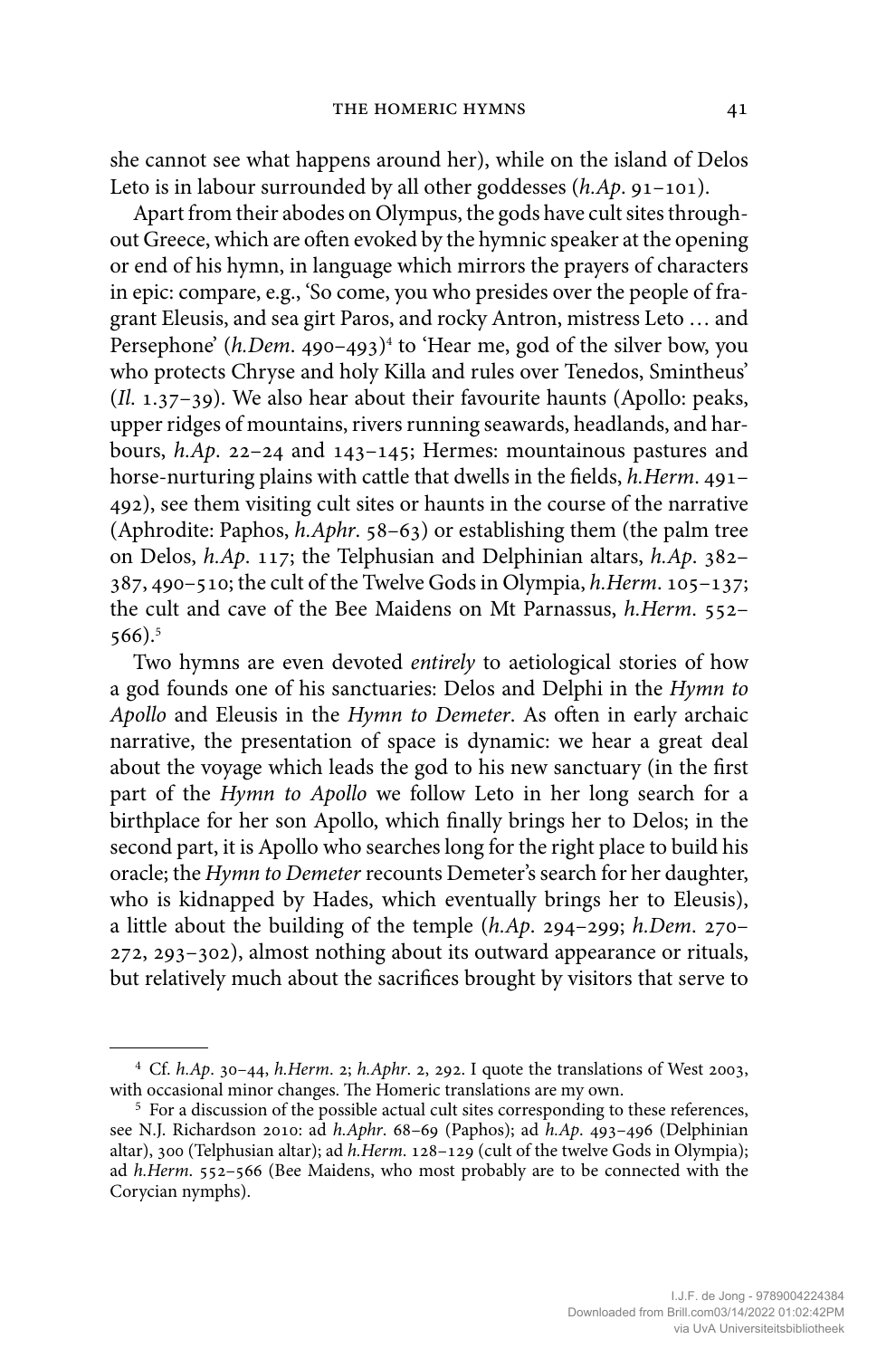sustain the priests  $(h \nightharpoonup h - 56 - 60, 526 - 539)$ . The silence on the rituals is self-evident in the case of the Eleusinian mysteries with their in-built secrecy (cf.  $h.$  Dem. 478-479: 'the solemn mysteries which one cannot ... enquire about or broadcast, for great awe of the gods restrains the voice'). In the case of the Delphic oracle, where scholars have been puzzled by the absence of any reference to the consultation of the Pythia, it may be that the hymn describes a time *before* the establishment of this custom.<sup>6</sup> Only in the case of the Delian festival for Apollo a detailed view is given (h.Ap.  $146-178$ ), which will be discussed below in the section on the space of the narrator.

In the Hymn to Hermes, the hymnic motif of a god establishing a cult site takes a special form. The central theme of this hymn is Hermes thieving and lying his way into Olympus. In other words, we see him practising his timai, just as the power of Aphrodite is illustrated by Aphrodite herself falling in love, of Apollo by the god playing on his lyre (h.Ap. 201-203) or shooting a deadly arrow (h.Ap. 357-358), and of Demeter by the goddess withholding or giving vegetation (h.Dem.  $305-333, 450-456, 471-473$ . As the son of a nymph who lives in a cave and had intercourse there with Zeus in secret  $(h.Herm. 3-9)$ , Hermes has to work harder to get his divine credentials accepted than Apollo, son of Leto and Zeus, Demeter, sister of Zeus, or Aphodite, daughter of Zeus. The progression he makes in establishing himself as a god is mirrored by the gradual upgrading of his birthplace.<sup>7</sup> He is born on the wooded mountain Cyllene  $(228-230)$ , in a 'shady', 'high-roofed', and 'deep-shadowed' cave  $(6, 23, 229)$ , the typical abode of nymphs (cf. e.g.  $Od.$  13.103-112), which has, however, a court-yard (26), like Polyphemus' cave  $(Od. 9.462)$ . Trying out his self-made lyre he sings a hymn about his 'own renowned lineage' and the encomiastic nature of the genre allows him to endow his mother in this song with 'servants, a splendid home, tripods and unending cauldrons'  $(59-61)$ , i.e. the kind of objects one finds in temples (cf. the tripods and cauldrons in Apollo's temple in Delphi, 179). Hermes' song thus has a hidden agenda, in that it lays 'claim to a divine status he has yet to acquire'.<sup>8</sup> Having performed another of the great deeds that prove his divinity, viz. stealing Apollo's

 $6$  See Chappell 2006. In the hymn it is the Cretan priests who announce Apollo's oracles ( $h \cdot Ap \cdot 393-396$ ), with the present tense suggesting that they are (still) doing so in the narrator's time.

<sup>&</sup>lt;sup>7</sup> See discussion in Rougier-Blanc 2005:  $37-39$ .

 $8$  Clay [1989] 2006: 110.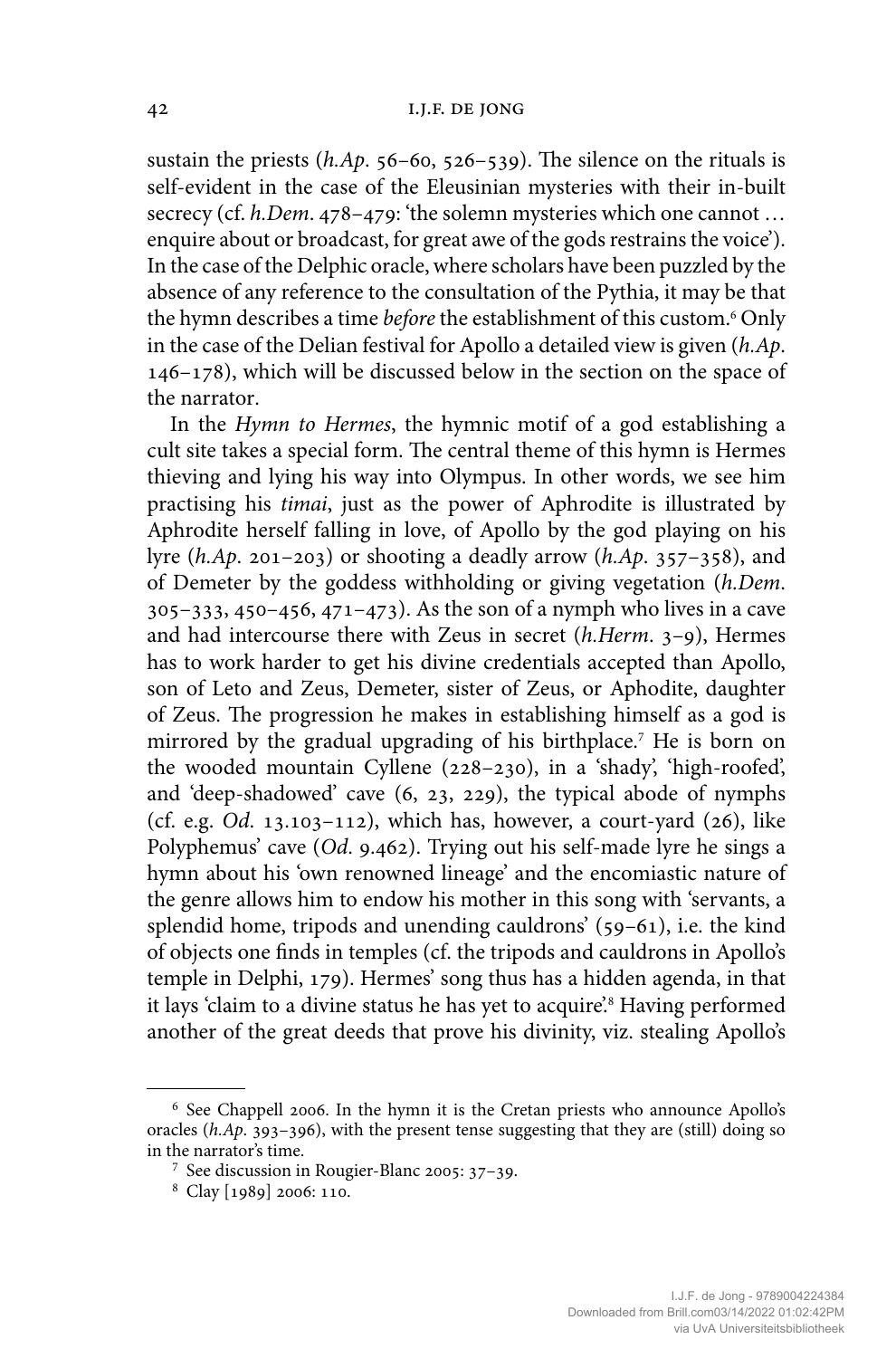cattle, he returns to the cave, which now turns out to have a megaron, doors, and a 'rich inner sanctum'  $(146-149; cf. h.Ap. 523)$ , just as Hermes himself is now called a 'god'  $(138, 154)$ . To his mother Hermes reveals his ambitions openly: 'It is better to spend every day in pleasant chat among the gods, with wealth and riches and substance, than to sit at home in a gloomy cave'  $(170-172)$ . When, finally, Apollo comes to the cave in order to look for his stolen cattle, it has expanded into 'a great house', which contains 'closets with nectar, ambrosia, gold, silver, purple and white garments, such things as the blessed gods' holy houses contain'  $(246-251)$ . Hermes' birth-place has now turned into a temple and he is ready to go to Olympus.<sup>9</sup>

Hymnic gods not only have cult sites but also cult objects. Whereas in  $(\rightarrow)$  Homer objects are commonly described briefly as regards their outward appearance while the main focus falls on their history (how they were made, how their present owners got them, etc.), in the aetiological hymns we typically see a god inventing or acquiring one of his attributes. Thus Apollo presents Hermes with his famous wand (kērukeion or caduceus) 'very beautiful, made of gold, trefoil' (h.Herm. 528-532), and from now on he is called khrusorrapis, 'with golden wand' (539, cf. Od. 5.87; 10.277, 331). That same hymn contains a very detailed description of Hermes constructing the first lyre from a tortoise  $(41-51)$ , an instrument that he will later present to Apollo in order to reconcile him  $(475-496)$ , thus providing that god with his stock attribute, which elsewhere he is seen to have right from his birth  $(h \cdot Ap \cdot 131, 182, 201-202).^{10}$ 

#### Divine Journeys

An important element in all of the four larger Homeric hymns is the divine journey. To analyse them properly, it will be helpful to start with a brief discussion of divine travel in the Homeric epics.<sup>11</sup> Gods travel walking on foot, riding in a chariot, and flying through the air, or they simply reach their destination, without an indication of how exactly they

<sup>&</sup>lt;sup>9</sup> The difference with Apollo's Delos and Delphi and Demeter's Eleusis is, of course, that the cave of Maia in Cyllene has, as far as we know, never become a real cult place.

<sup>&</sup>lt;sup>10</sup> Another cult object is the 'jointed stool' covered by a fleece on which Demeter is made to sit by Iambe (h.Dem. 192-205); see N.J. Richardson 1974: ad 192-211.

<sup>&</sup>lt;sup>11</sup> For discussions of divine travel, see Kullmann 1956: 89-93 and Sowa 1984: 212-235. They focus on the combination of typical elements rather than the methods of transportation.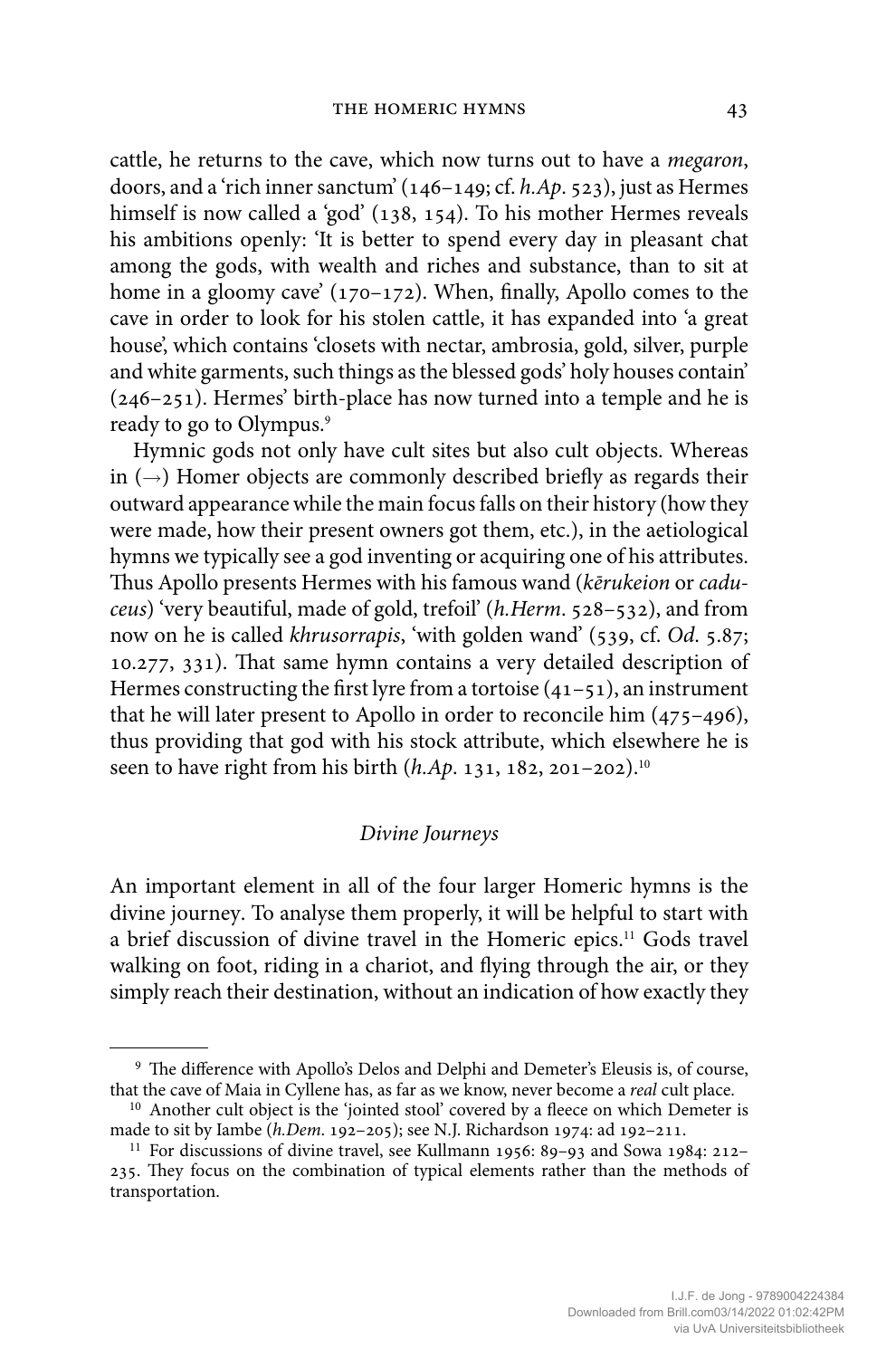transport themselves. It has been suggested that 'it is hard to see why one method of transport is chosen over another',<sup>12</sup> but it would seem that there are good narrative reasons after all. Poseidon at  $Il$ . 13.17-22 displays the typically divine cross between *walking* and *flying*, *i.e.* stepping from one mountain peak to the other: he comes down from the island Samothrace's peak, takes three strides which make forests and mountains tremble under his feet and with the fourth reaches Aegae, where his underwater palace is  $(Il. 13.17-22)$ . Both ease and speed mark his voyage as divine, while the 'mountain-stepping' no doubt is connected to Greek gods being associated with and worshipped on mountain peaks. In Aegae the god then turns to another form of transport: he mounts his chariot to move over the waters to a cave deep in the water between Tenedus and Imbrus near the Trojan coast, while the 'sea-beasts gather from their lairs and gambol at his coming, recognising their lord'  $(23-30)$ .<sup>13</sup> Art regularly depicts Poseidon riding the waves in a chariot and the second leg of his voyage thus shows him in his natural habitat and exercising his power as a sea-god. The elaborate account of his divine journey amply puts the spotlight on this god and prepares for his intervention into the battle, which will defy Zeus' will.

Hermes, armed with his winged sandals, *flies* over the sea to the distant island of Calypso (Od. 5.49–55). Hera's voyage at Il. 14.225–230 and  $281-$ 293 displays the divine cross between flying and mountain-stepping, but in its second leg follows a so-called hodological route, which is typical of human travellers and which consists in moving from one landmark to another:<sup>14</sup> from Mt Athos she crosses the sea to the island Lemnos; thence she moves northeastwards to the island Imbrus, then southwards down the coast of the Troad to Lekton, its southwest tip, and from there walks up to Zeus, who is sitting on Mt Ida. The combination of the miraculous divine (way of travelling) and the anthropomorphic (route) is typical for the conception of the gods in Greek literature.<sup>15</sup>

<sup>&</sup>lt;sup>12</sup> Kearns 2004: 63.

<sup>&</sup>lt;sup>13</sup> For other instances of gods using a chariot, see Il. 5.364-369, 720-777; 8.41-50,  $382 - 396$ ,  $438 - 439$ ; Od.  $5.380 - 381$ .

<sup>&</sup>lt;sup>14</sup> The principle is best known from the *periplous*-format of the seafarer's geography. See Gehrke 2007. The term 'hodological' is introduced (though not coined) by Janni 1984: 79-90, esp. 82. In a way, Odysseus' adventurous voyage of  $Od.$  9-12 has a hodological structure, witness the formulaic 'from there we sailed on' and the indication of the number of days travelled, though the stations are, of course, no known landmarks but rather unknown and dangerous new territories.

 $15$  See Kearns 2004 (esp. 63).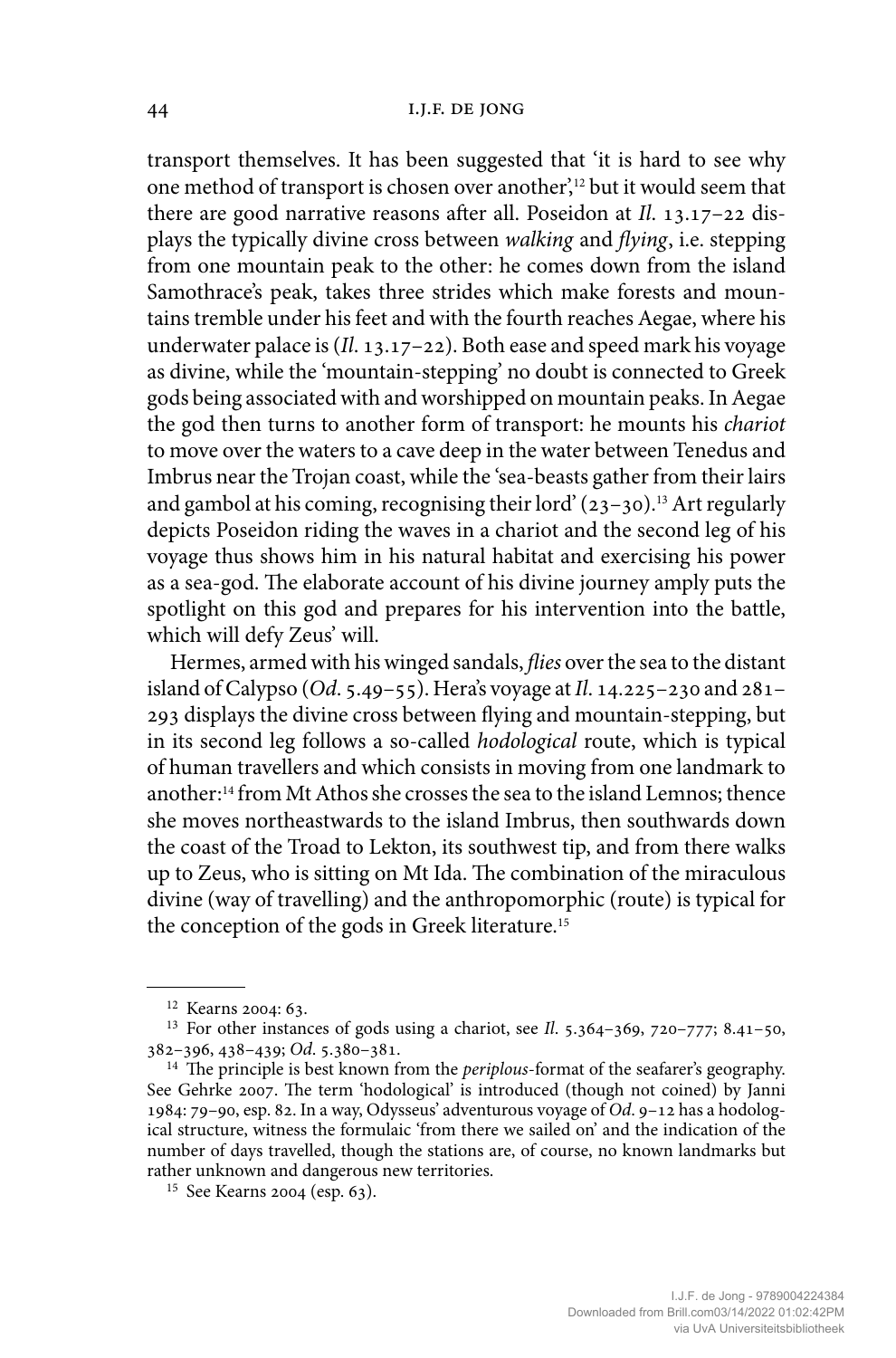Finally, there is the procedure whereby a god is simply said to reach his or her destination, as when Athena moves from the peaks of Olympus to Ithaca in two lines  $(Od. 1.102 - 103)$ .<sup>16</sup> This brevity may be due to narrative economy, the narrator wanting to rush on with his story, but often it suggests that gods move at a supernatural speed. The narrator may make the numinous speed of divine travel explicit by inserting a comparison: Athena comes shooting down 'like a star' (Il. 4.74–79) and Hera moves as quickly 'as the thoughts dart in the mind of a man who has travelled over many lands, and in his subtle imagination he calls up many memories, thinking to himself, "Let me be there or there"'  $(Il. 15.79-83).$ <sup>17</sup>

Let us now, armed with this overview of epic divine travel turn to the movements of the gods in the hymns. Aphrodite walks across the Ida towards Anchises' farmstead, which allows the narrator to give us a taste of her power, since wild animals leave their lairs and start coupling  $(h. Aphr. 69-74)$ . The musical god Apollo may lead a dancing procession  $(h.Ap. 501-502, 514-519; h.Herm. 505-506).$ <sup>18</sup> In their restless moving about in the Hymn to Hermes both Hermes and Apollo never turn to flying or the use of a chariot but walk and run. The reason is not difficult to think of. The whole point of the story consists in Hermes stealing Apollo's cattle and then cleverly disguising his tracks by using specially invented shoes and driving the animals backwards  $(69-104)$  and Apollo as a kind of sleuth looking for trails and interviewing a witness along the road  $(186 - 234)$ .

Hades uses a *chariot* when carrying off Persephone (cf. h.Dem. 18, ), probably because, like Poseidon and his chariot, this is his typical attribute in visual art.<sup>19</sup> When Hermes later brings back Persephone from the Underworld to her mother in Eleusis, he borrows Hades' chariot

<sup>&</sup>lt;sup>16</sup> Cf. Od. 6.2-20; 13.160; 15.1-4. Such brief formulations are found regularly when a god returns to Olympus after an intervention on earth, e.g. Il.  $1.221-222$ ; Od. 7.78-80.

<sup>&</sup>lt;sup>17</sup> When a travelling god is compared to a bird (e.g. Od. 1.319-320; 3.371-372; 5.51-), there is the much debated problem whether this is a mere comparison or whether it implies a metamorphosis; for discussion and literature, see de Jong 2001a: ad 1.319-324. For explicit indications of the gods' speed, see  $13.18$ ,  $24$ ,  $30$ ;  $5.770 - 772$ .

<sup>&</sup>lt;sup>18</sup> In the case of Demeter's frantic search for her kidnapped daughter Demeter her way of moving is not entirely clear: she is running with burning torches in her hand (cf.  $47-48$ ,  $(61)$ , but also speeds 'like a bird over land and water'  $(43)$ , which suggests flying.

<sup>&</sup>lt;sup>19</sup> N.J. Richardson 1974: ad 19 suggests that the chariot typically belongs to epic rape scenes, but not all of them involve a chariot.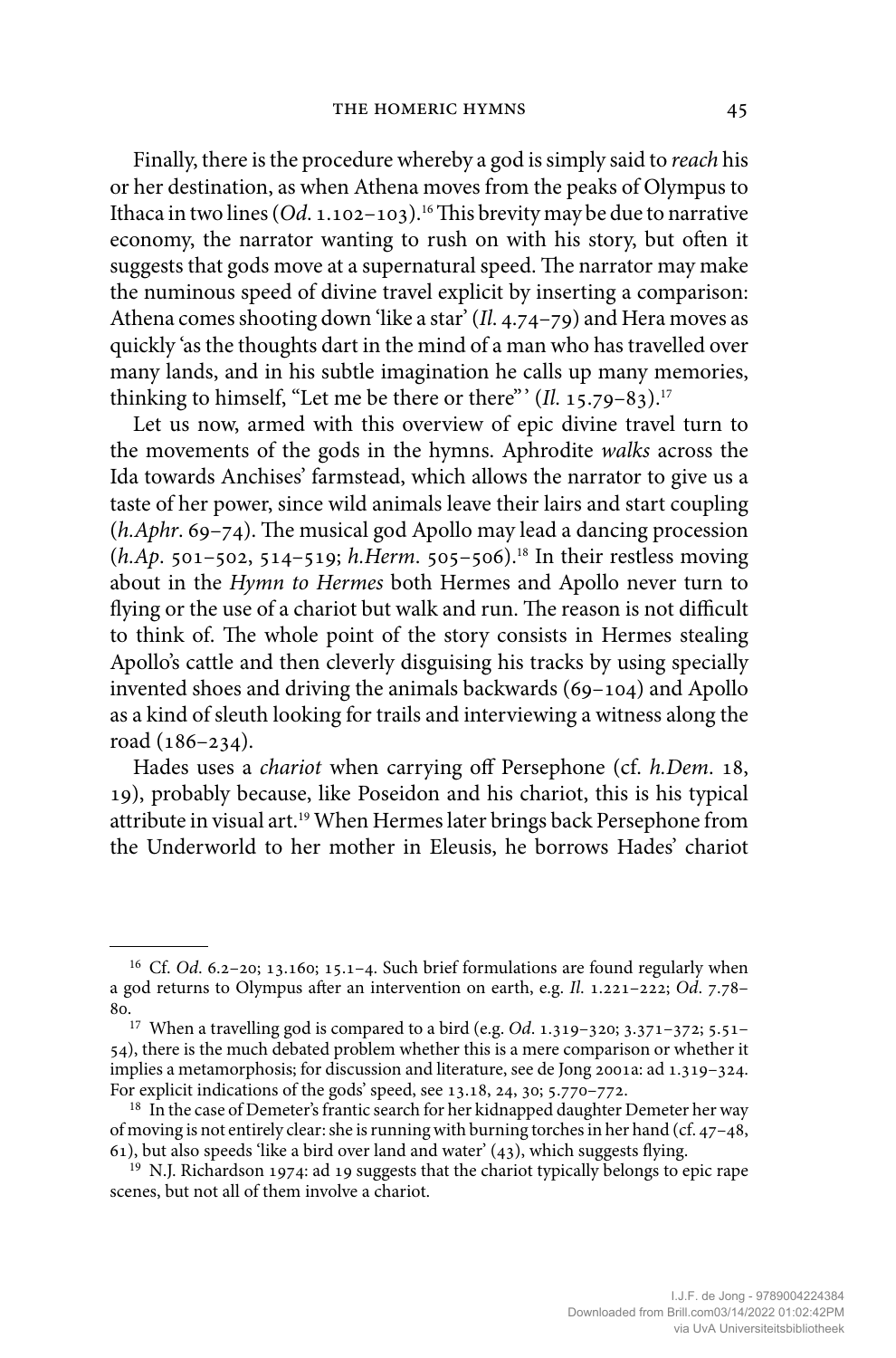$(375-389).^{20}$  In both cases we hear of the chariot moving not only over land and sea but also over mountains, which suggests a cross between riding and ßying.<sup>21</sup> When 'the Phrygian girl'/Aphrodite in her lying tale tells how she was snatched away from the dance by Hermes and brought to Mt Ida, she explicitly says that she was *flying* with Hermes through the air (cf. 'I felt that my feet were not touching the grain-growing earth',  $h$ . Aphr. 125); this time Hermes has no chariot but, simply relying on his winged sandals, flies while holding his 'fare' in his arms, as he seems to do with Helen in E. Helen (cf.  $1671$  'on your journey through the sky'). This may be a mirroring of the fact that in actual truth Aphrodite herself flew from Paphos to Ida  $(66-67)$ .

In the last two cases the hymnic narrator attempts something new in comparison to the Homeric epics, viz. to convey the sensation of flying: 'neither sea nor flowing rivers nor glassy gleans nor mountain peaks stayed the immortal steeds' impetus, but they passed over them cleaving the deep air' (h.Dem. 380-383).<sup>22</sup> A rudimentary form of this device is found in Hermes' description of his (air-)voyage to the remote island of Calypso ('Who would choose to go all the way across that endless tract of salt water? There is no city of mortals anywhere near, where they make sacrifices and offer gods choice hecatombs', Od. 5.100-103), while a more advanced example will be found in  $(\rightarrow)$  Apollonius Rhodius' description of Eros' ßight from Olympus to Aia ('In his passage through the vast sky, the fertile earth, the cities of men, and the sacred streams of rivers opened up beneath him',  $Arg. 3.160-167$ .

Apollo at  $h$ . Herm. 227-230 simply arrives at his destination, since there is no narrative need to elaborate on his travelling.<sup>23</sup> And brevity of narration suggests divine speed, when Iris, sent to fetch Eileithyia, 'quickly crossed the intervening space' between Delos and Olympus  $(h. Ap. 108).<sup>24</sup>$  As in  $(\rightarrow)$  Homer, but less frequently, comparisons may

<sup>&</sup>lt;sup>20</sup> For another chariot-voyage, see *h.Dem.* 88–89, which perhaps involves flying (N.J. Richardson 1974: ad 89).

<sup>&</sup>lt;sup>21</sup> See N.J. Richardson 1974: ad  $380-383$ . The flying may be due to the horses being winged (see previous note).

<sup>&</sup>lt;sup>22</sup> Cf. *h.Dem.* 33-34 and *h.Aphr.* 122-125.

<sup>&</sup>lt;sup>23</sup> Having described the journeys of Hermes and Apollo from Mt Cyllene to Pieria, where Apollo's cattle is grazing, and then back via Onchestus to the river Alpheus/Pylos, where Hermes leaves the cattle he has stolen at a farmstead/in a cave (and making a third time Apollo reconstruct Hermes' journey, in front of Zeus: 336-360), the narrator at – recounts their joint return to the place of crime only brießy.

<sup>&</sup>lt;sup>24</sup> Cf h.Dem. 317-318, 340-342.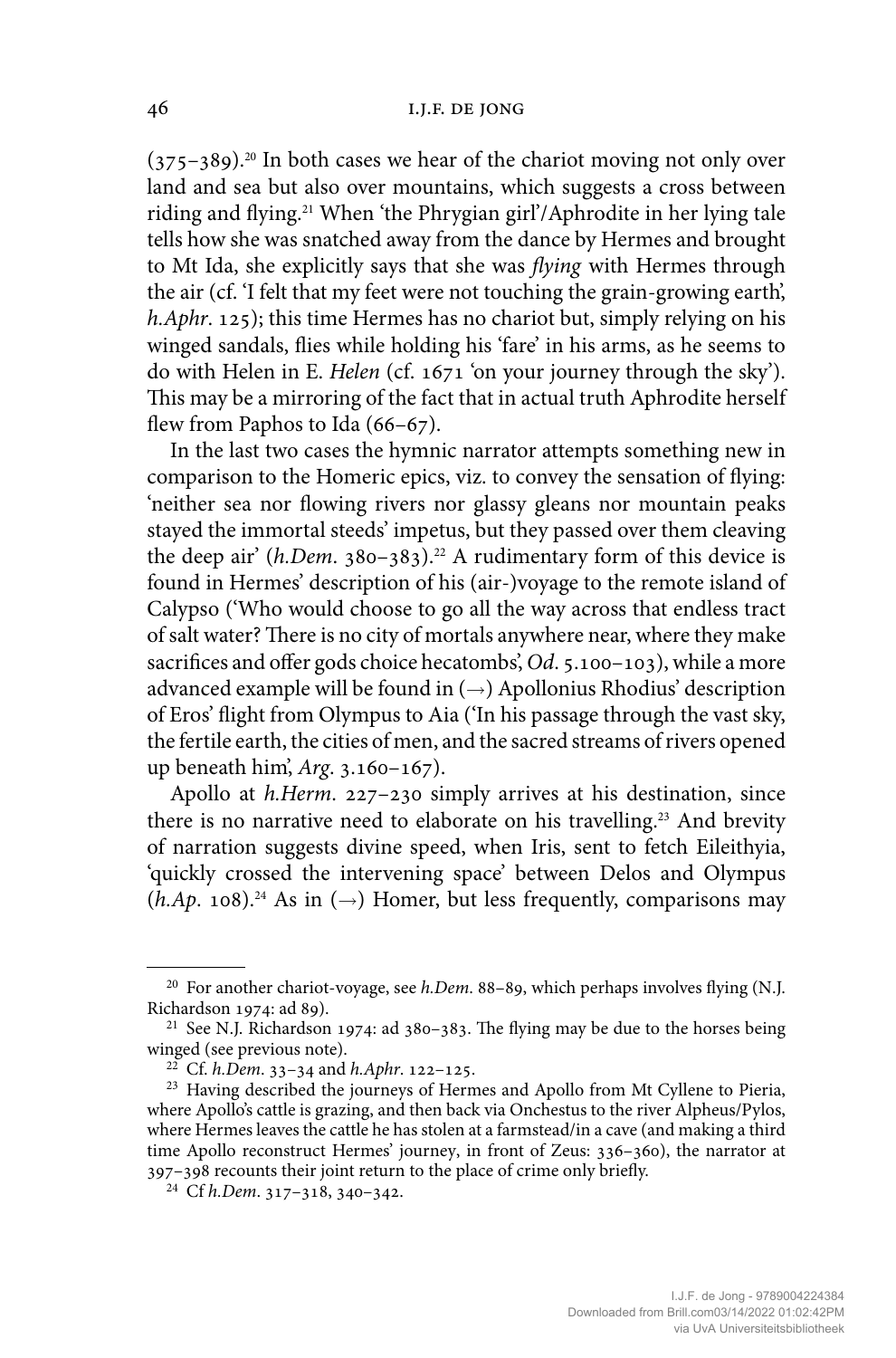underscore the numinous nature of divine travelling, as when Apollo returns from his temple at Delphi to the ship with Cretan sailors who are to become his priests 'quick as a thought'  $(h \cdot Ap \cdot 448)^{25}$ 

It is fitting to conclude this section with a discussion of the *Hymn to* Apollo, in which divine travel is something of a leitmotif. In the attributive sections we hear that Apollo has 'many temples and wooded groves', and that 'all the peaks, upper ridges of mountains, headlands, rivers running towards the sea, and harbours' find favour with him  $(22-24, 144-$ 145). This already suggests a god who 'roams the islands and the world of men'  $(142)$  a great deal, in order to visit all his cult sites. The narrative parts then recount three journeys, which mention many of these sites: the journey of his mother Leto around the Aegean looking for a place to give birth to Apollo, which at the same time is an evocation of Apollo's Aegean dominion (30-50); his own journey through northern Greece in search for a place to found his oracle  $(216-293)$ , which may reflect 'the religious association of various northern Greek communities with Delphi';<sup>26</sup> and his sea journey round the Peloponnese to Delphi/Crisa together with the Cretan sailors  $(409-439)$ , which mirrors other mythological voyages rather than that it evokes a string of cult sites or a cultic unity.

All three journeys take the form of a catalogue, but they are differently organized.<sup>27</sup> The first catalogue is a list of Aegean cult places of Apollo that is presented from a panoramic narratorial standpoint:<sup>28</sup>

All whom Crete has within it, and Athens, the island of Aegina, Euboea famed for ships, Aegae, Eiresiae, and maritime Peparethus, Thracian Athos and the summits of Pelion, Samothrace and Ida's shaded mountains … All that way Leto travelled when pregnant with the Far-shooter.

The catalogue is static (it contains only one verb: 'has within it') and only at the very end does it turn out to convey also the journey of Leto, who 'fly-steps' from peak to peak and from island to island. There are no indications of time, but presumably Leto is wandering for nine

<sup>&</sup>lt;sup>25</sup> Cf.  $hAp.$  186-187, 440-443; h.Dem. 43-44, and N.J. Richardson 2010: ad  $hAp.$  $186 - 188.$ 

 $^{26}$  N.J. Richardson 2010: ad  $h$ .Ap. 216-286.

<sup>&</sup>lt;sup>27</sup> See Baltes 1981; and discussion in N.J. Richardson 2010: ad locc. He also has helpful maps.

 $^{28}$  Cf. Miller 1986: 33: a 'stately survey of Apollo's dominion, conducted from some distant vantage-point high over the Aegean'.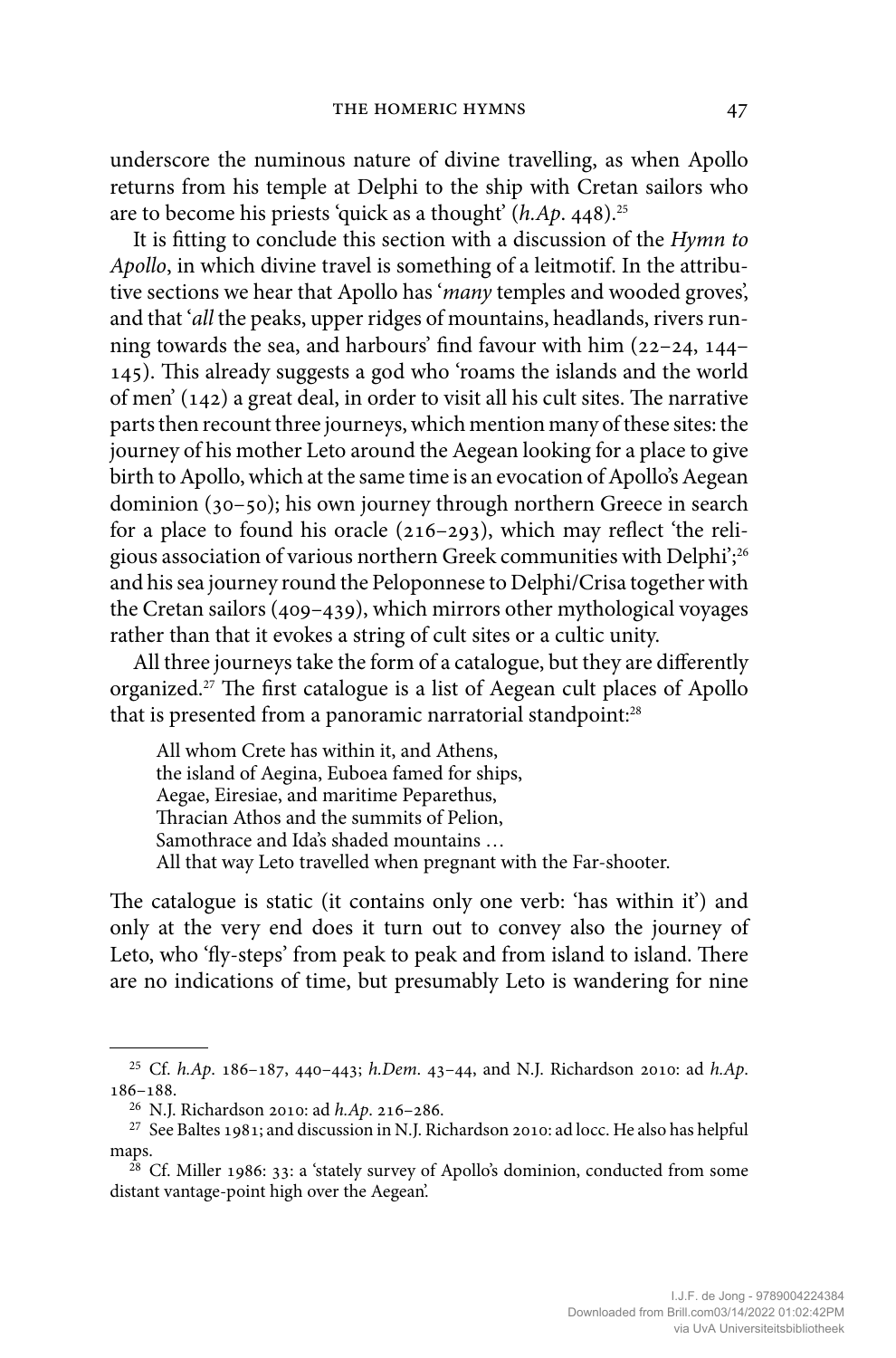months, rather than voyaging at divine speed. The double function of the catalogue is highly effective: the same places who first fear to receive Apollo will later all become part of his dominion. His later magnificence contrasts with the straitened circumstances of his first appearance in the world.

The second catalogue, Apollo's itinerary in search of the right location of his oracle, is dynamic and presented from an actorial standpoint, the narrator as it were following in the footsteps of Apollo:

To Pieria first you came down from Olympus; you passed by sandy Lectus … Soon you reached Iolcus, … From there you crossed the Euripus, … From there you went on, far-shooting Apollo, and reached Onchestus …

This journey is, once more, a mix of the mortal (the god's route is hodological) and the divine (both the quick succession of names and the repeated 'quickly' at  $218$ ,  $222$ ,  $281$  refer to the typically divine speed, which only slows down near the end, when Apollo reaches his goal).

Apollo's third journey, on board the Cretan ship, naturally takes the form of a periplous, the narrator adopting an actorial standpoint that at times even includes embedded focalization:

Journeying on, the ship reached Arene and lovely Argyphea, Thyron where the Alpheus is forded and well-cultivated Aipy ... As it headed for Pheia, exulting in the divine tailwind, from under the clouds there appeared to them Ithaca's steep mountain, Doulichion and Same and wooded Zacynthus. But when it had rounded the whole of the Peloponnese …

Taken together, the three catalogues show the extent of Apollo's power and thereby confirm the panhellenic aspirations of his Delphic oracle: 'here I am minded to make my beautiful temple as an oracle for humankind, who will ever come in crowds bringing me perfect hecatombs, both those who live in the fertile Peloponnese and those who live in Europe (the northern mainland) and the sea girt islands'  $(247-251)$ . In fact, according to Clay, the Homeric hymns themselves would have a decided panhellenic orientation and be composed for presentation in the Greek world at large.<sup>29</sup> This brings up the question of the space of the hymnic narrator.

<sup>&</sup>lt;sup>29</sup> Clay [1989] 2006: 10, 52.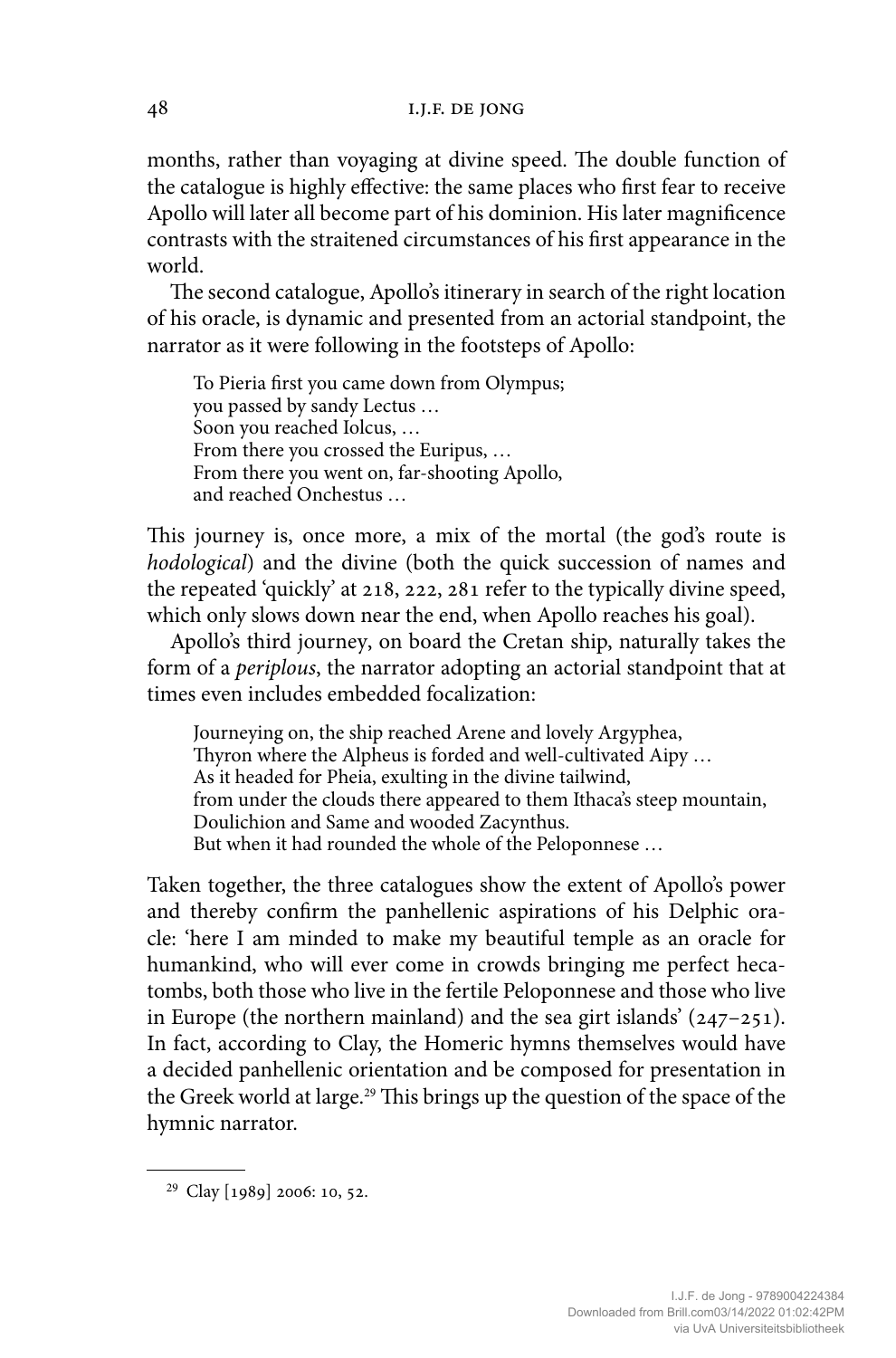#### Space of the Hymnic Narrator

Hymnic narrators resemble the epic narrator in that they do not mention their name or provide biographical details. Unlike him, however, they occasionally refer to their own space, in the introductory or closing parts of the hymns. Thus we hear about 'this contest'  $(6.19-20)$ , 'this city'  $(13,3)$ , 'this house'  $(24,4)$ , and 'these (rituals)' (h.Dem. 480), all with the proximal deictic pronoun *hode*. The extratextual referent of 'this' is not specified, because it is clear for the hymnic narratees, who find themselves at the same place as the narrator.

There is one hymn which contains an exceptionally long reference to the narrator's space, which turns out to be the same as the setting of its (first) narrative: the island of Delos in the  $Hymn$  to Apollo. The first view of 'rocky, sea-girt Delos' (26–27) is given by Leto, and it is not a very attractive one: as she points out to Delos herself, it is 'not rich in cattle or sheep', does 'not bring forth a harvest or grow abundant fruit trees', in short it has 'no richness under its soil'. But if Delos will receive her son Apollo, he will build a temple and 'all men will bring you hecatombs as they congregate here'  $(51-60)$ . Delos is willing, but fears that Apollo may be so disappointed with her as to kick her over into the sea, so that octopuses and seals will make a home in her  $(70-78)$ . Leto then swears that Apollo will honour her above all others  $(87-88)$ .

Then the narrator plays a spectacular trick. Instead of narrating how the god builds his temple and establishes his cult (as he does e.g. at  $h.Dem. 293-302, 473-477$ , he follows in the footsteps of Apollo visiting Delos while his cult is already in full swing  $(h \cdot Ap \cdot 146 - 150)$ :

But it is in Delos, Phoebus, that your heart most delights, where the Ionians with trailing robes assemble with their children and wives on your avenue, and when they have seated the gathering they think of you and entertain you with boxing, dancing, and singing.

It is the god himself who focalizes the festival of the Ionians. Then the narrator introduces an anonymous witness, who takes over the focaliza- $\frac{1}{151-155}$ :

A man might think they were the unaging immortals if he came along then when the Ionians are all together: he would take in the beauty of the whole scene and be delighted at the spectacle of the men and the fair-girt women, the swift ships and the people's piles of belongings.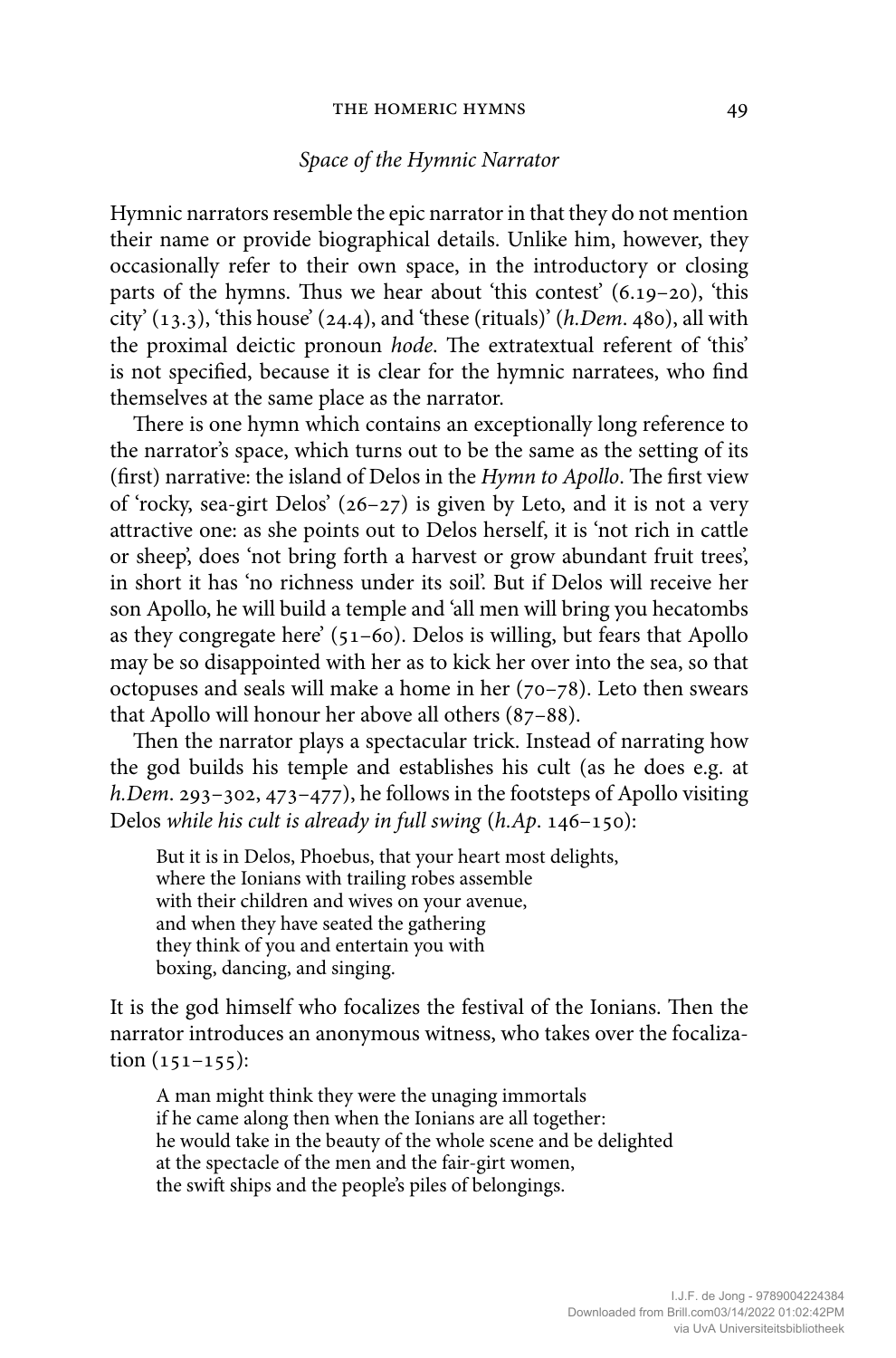#### i.j.f. de jong

It would seem that the narrator, wishing to make the point that the assembled Ionians resemble the gods, could not use the focalization of Apollo (who presumably would never call mortals immortal), and yet wanted a more authoritative focalizer than himself. For this reason, he introduces a 'hypothetical observer from outside the pan-Ionian community … whose testimony carries conviction because it is independent of ethnic or cultic allegiances'.<sup>30</sup>

Through the combined focalizations of Apollo and the anonymous witness the narrator confirms the truth of Leto's earlier promise that Delos as the seat of Apollo's cult would attract many visitors. But he does not stop here. He takes over from the anonymous witness and himself focalizes the highpoint of the festival, the amazing chorus of the Maidens of Delos (156–164). The proximal deictic pronoun tode (156) suggests that the narrator is actually in the presence of the Maidens. Indeed, another deictic marker, enthade at 168, confirms that the narrator finds himself on Delos, since the enthade at 170, in a speech addressed to the Maidens of Delos, makes clear that 'here' means 'on Delos'.<sup>31</sup> The narrated world has merged, metaleptically, with the world of the narrator.<sup>32</sup> The narrator even addresses the Maidens, discussing their and his own poetic performances, and from this conversation we get an even broader picture of the world of this hymnic narrator: he was born on Chios, now performs on Delos, and professionally 'roams the well-ordered cities of men'.

Such stray deictic references to the space of the narrator are of course relevant to the vexed question of the performance of the hymns. Most scholars assume that they were performed at cult places at the occasion of festivals. Some even assume that the hymn paid honour to the god of the festival concerned: the Hymn to Demeter may have been performed at Eleusis in conjunction with the Eleusinian Games or the Balletus festival in honour of Demophon, the Hymn to Apollo has been connected with the Delian festival, the Hymn to Hermes with Olympia and with the athletic festival of Hermaea, which took place at various places in

<sup>&</sup>lt;sup>30</sup> Miller 1986: 58.

 $31$  Cf. also earlier enthade at 80, in a speech by Delos (and tēide, in a speech by Leto). Note that the second, Pythian, part of the Hymn to Apollo also contains numerous instances of enthade, which all occur, however, in speeches  $(247, 249, 258, 287, 289, 366,$  $381)$ .

<sup>&</sup>lt;sup>32</sup> See de Jong 2009.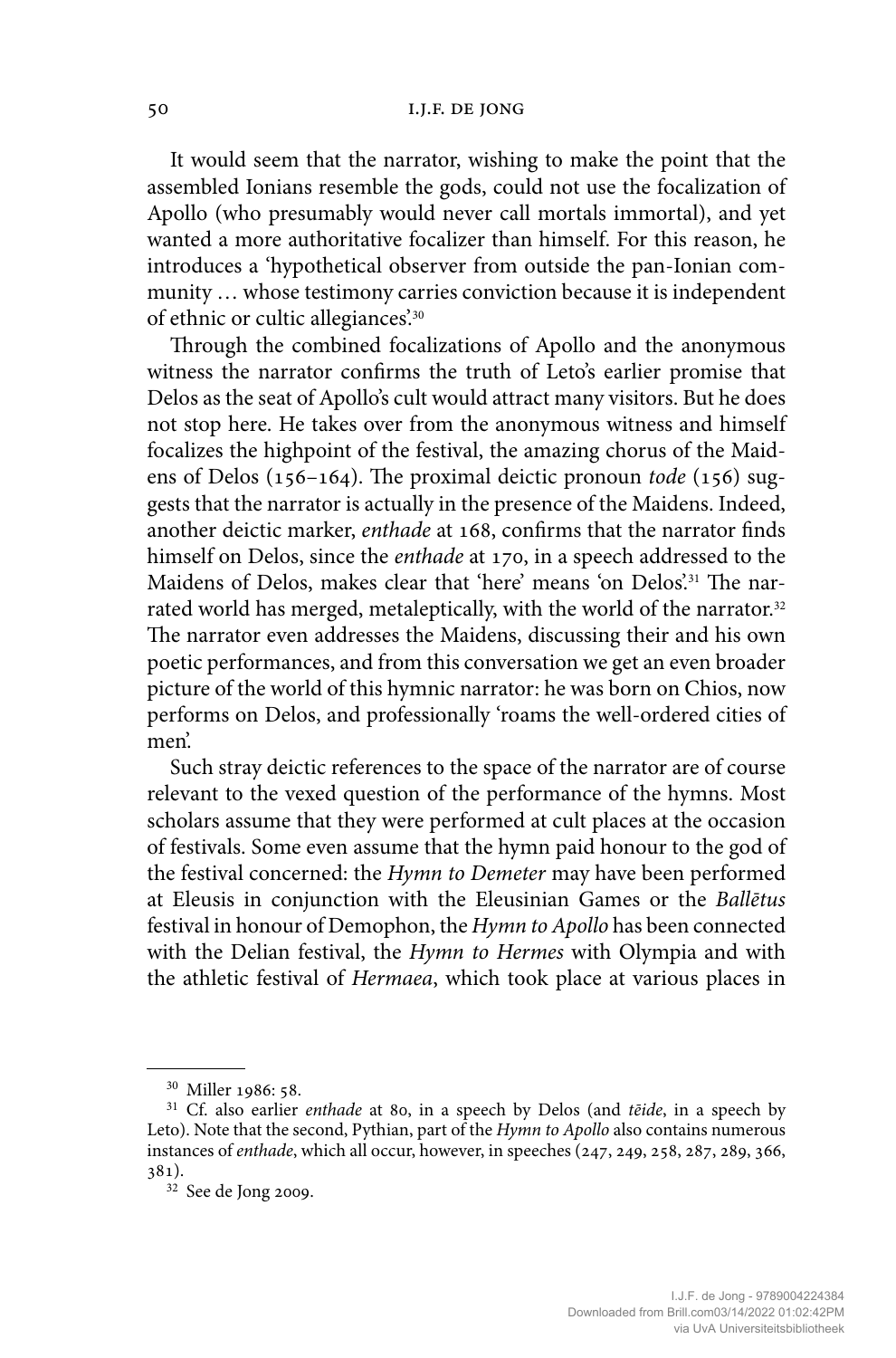Greece.<sup>33</sup> Other scholars, however, are less sure of a specific relationship between hymned god and festival.<sup>34</sup> Clay even cuts through the relationship between festival and hymn altogether and argues for them to have been sung at symposia.<sup>35</sup> To decide in this matter lies outside the competence of a narratological analysis of space. It may well be that originally composed for local festivals, the hymns soon were reperformed all through Greece, in much the same way as the  $(\rightarrow)$  Pindaric and Bacchylidean odes. The deixis ad oculos that the instances of hode expressed at the original performance could easily become deixis ad phantasma at later reperformances.

#### The Functions of Hymnic Space

As the preceding analyses have made clear, space hardly ever is mere setting in the hymns. It is nearly always associated in one way or another, often aetiologically, with cults of the hymned god. Indeed, hymnic narrators are not very interested in setting the stage at all: thus the underworld to which Persephone is abducted, the palace of Celeus at Eleusis, which receives Demeter, or the 'high-roofed steading' near the river Alpheus, where Apollo's stolen cattle is hidden, are barely described. Conversely, sometimes places are described which have no obvious relation to the action at all but are of religious importance, the most notable example being Onchestus, a sacred grove of Poseidon already known from Il. 2.506, which Apollo passes during his quest for a place for his oracle  $(h \cdot Ap. 230 - 238)$  and when searching for his stolen cattle  $(h \cdot Herm. 186 -$ 187, cf. Hermes passing the same place at  $86-87$ ).<sup>36</sup>

The aetiological spirit of the hymnic narrator also makes him include, once, a so-called 'antiquarian ßashback', a device which embryonically appears at  $Il. 20.216 - 218$  ('Dardanus founded Dardania, when sacred

<sup>&</sup>lt;sup>33</sup> See N.J. Richardson 1974: 12; N.J. Richardson 2010: 15, 24-25; Johnston 2002 (connection with Hermaea).

<sup>&</sup>lt;sup>34</sup> See e.g. Parker 1991 ('We should surely wonder, at the least, whether the Hymns, works designed to entertain and needing no pious devotion to render them palatable, were necessarily any more occasional or context-bound than was epic itself, 2) and Garcia  $2002$  ('the hymnist was charged with achieving the god's presence through narrative', ).

<sup>&</sup>lt;sup>35</sup> Clay [1989] 2006: 7.

<sup>&</sup>lt;sup>36</sup> For Onchestus, see Clay [1989] 2006: 115 and N.J. Richardson 2010: ad  $h.Ap.$  231– 238 and ad h.Herm. 88.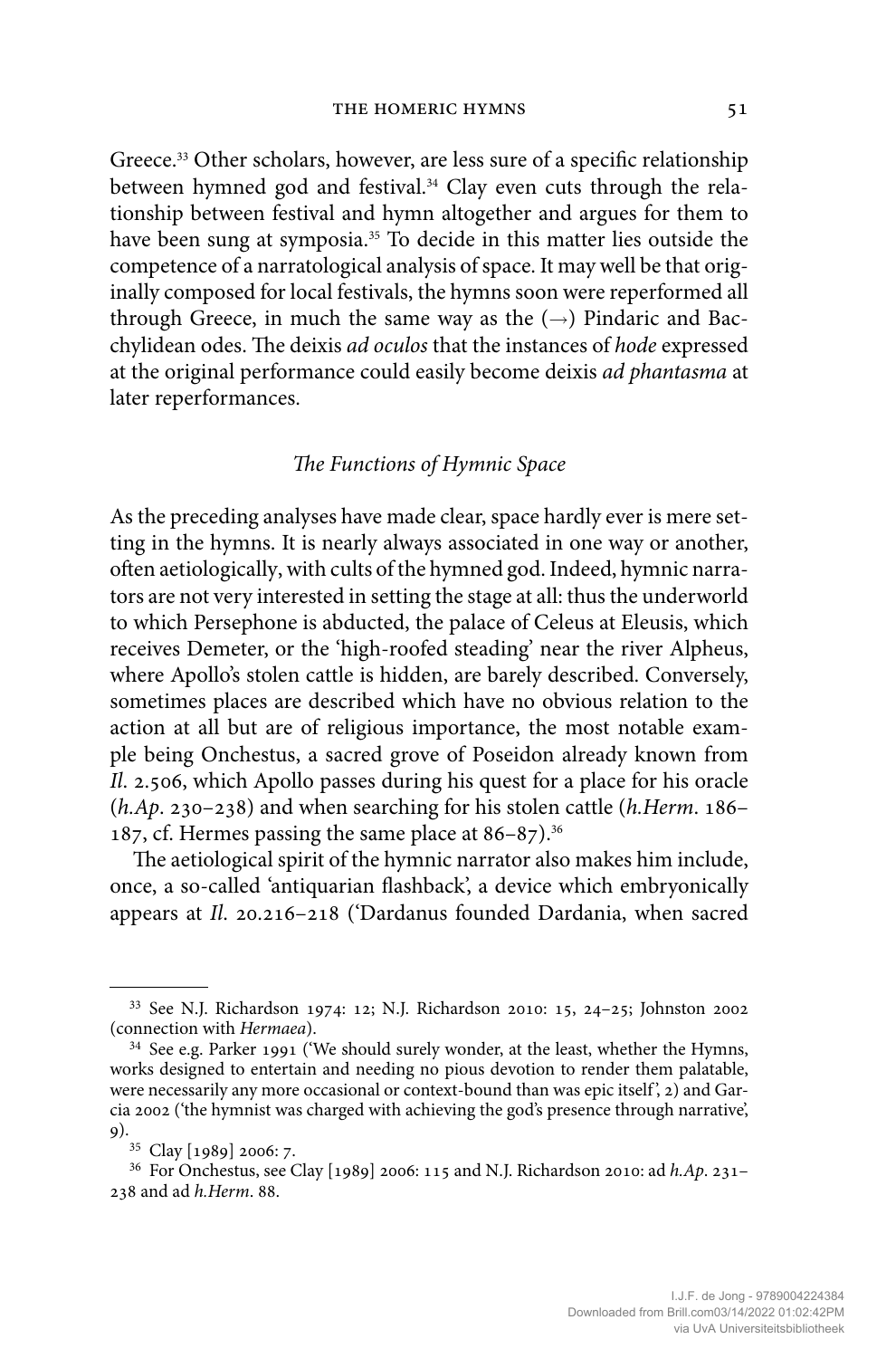Ilios had not yet been built as a city of mortals but they still lived on the slopes of the Ida'), and which was to have a great future in Apollonius of Rhodes and  $(\rightarrow)$  Callimachus: 'Apollo arrived at the site of Thebes, which was cloaked in vegetation, for no mortal yet dwelt in holy Thebes and there were not yet any paths or roads crossing the wheat-bearing Theban plain, but it was occupied by wild growth'  $(h \cdot Ap \cdot 225 - 228).$ <sup>37</sup>

If space is largely religiously coloured and motivated, the hymns also witness the birth of an important erotic topos (and symbolic use of space): the meadow of love. Young girls are typically abducted while picking flowers in a meadow, with the flowers symbolically suggesting their youth and beauty, which are soon to be deflowered (cf. e.g. E. Ion 887-896; Hel. 244-249; Moschus Europa 32-36, 63-69).<sup>38</sup> In the Hymn to Demeter first the hymnic narrator recounts how Persephone was abducted by Hades while picking 'beautiful' flowers in a 'soft meadow', then Persephone herself reports the event to her mother, and with hindsight now associates the flowers with eros (425, and cf. 417). It seems that the symbolic setting was more important than the geographical one, which the hymnic narrator places in Nysa, for reasons which so far have escaped commentators but which may have been a mere mythological reßex.<sup>39</sup>

But perhaps most characteristic for the hymns are the many instances of personification: the projection of human traits into inanimate objects or nature, and animals. This phenomenon is already known from  $(\rightarrow)$ Homer, where the sea 'divides a path for Poseidon in joyfulness' (Il. 13.27-29), and Hesiod, where the house of Zeus 'takes delight in' the lilylike voice of the Muses ( $Th.$  40), but the hymns are particularly packed with it: countries 'are afraid' of Apollo  $(h \cdot Ap \cdot 46-48)$ , the earth 'smiles at' the birth of Apollo ( $h \cdot A p$ . 118), the sky, earth and sea 'smile at' the beautiful narcissus, created to lure Persephone  $(h.Dem. 13-14)$ , and olive trees 'do not hear' Persephone's cries  $(h.Dem. 23).40$ 

 $37$  The term derives from Hopkinson 1984: ad 24. For a comparable way of looking at a place from different temporal perspectives, see  $h.Dem.$  450-456 (the Rarian plain which used to be life-giving, at present is barren, but soon will produce wheat again).

 $38$  A useful discussion in Bremer 1975: 268-274.

 $39$  See N.J. Richardson 1974: ad 17.

<sup>&</sup>lt;sup>40</sup> Related are instances where nature responds physically to the numinous power or presence of gods: cf. Aphrodite being fawned upon by normally ferocious beasts (h.Aphr.  $(69-74)$ ; the miraculous gushing of wine and growing of a vine on the ship that transports Dionysus as a captive  $(Hymn 7.34-42)$ , mountains trembling, and the earth and sea